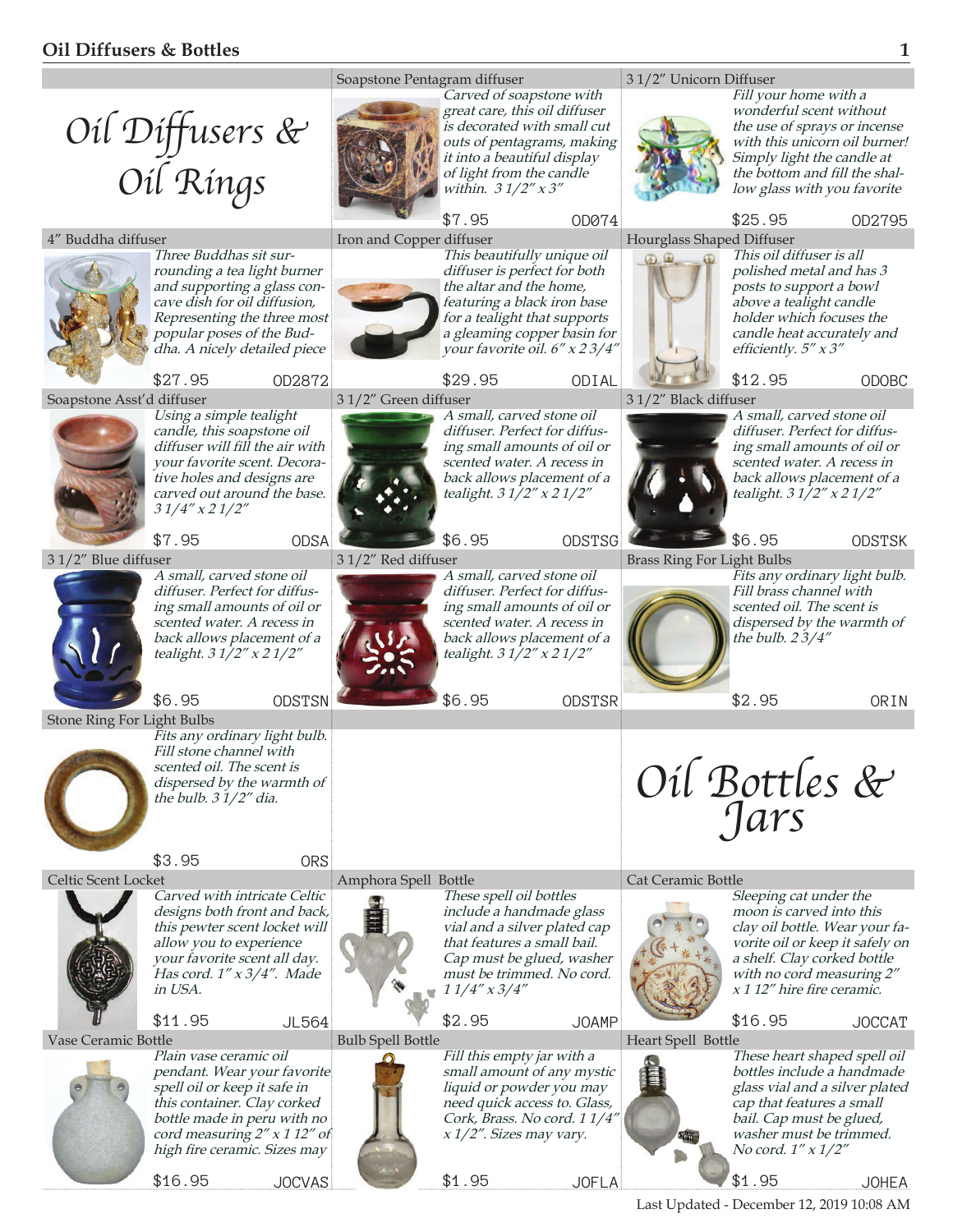## **Oil Diffusers & Bottles 2**



Last Updated - December 12, 2019 10:08 AM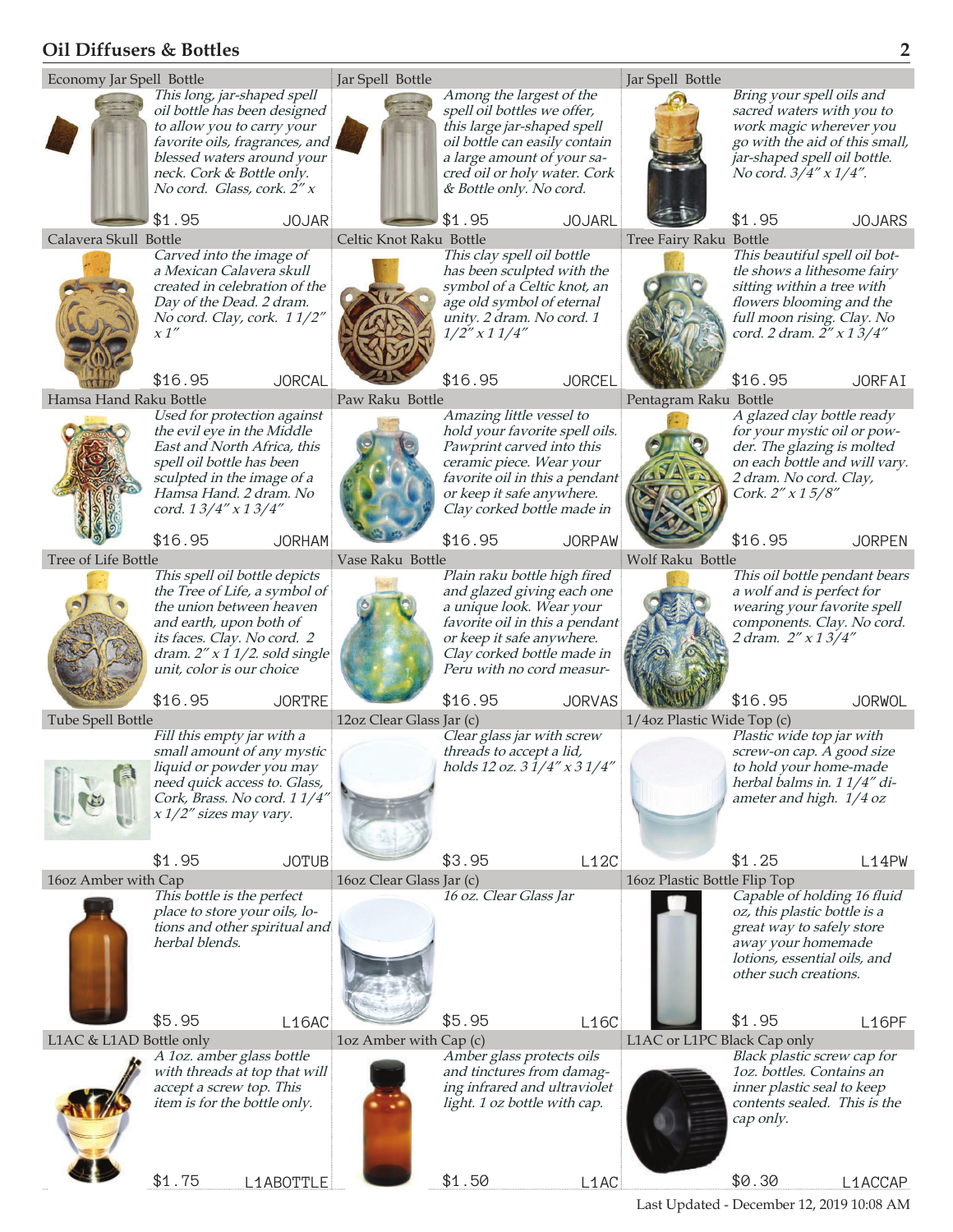## **Oil Diffusers & Bottles 3**



Last Updated - December 12, 2019 10:08 AM